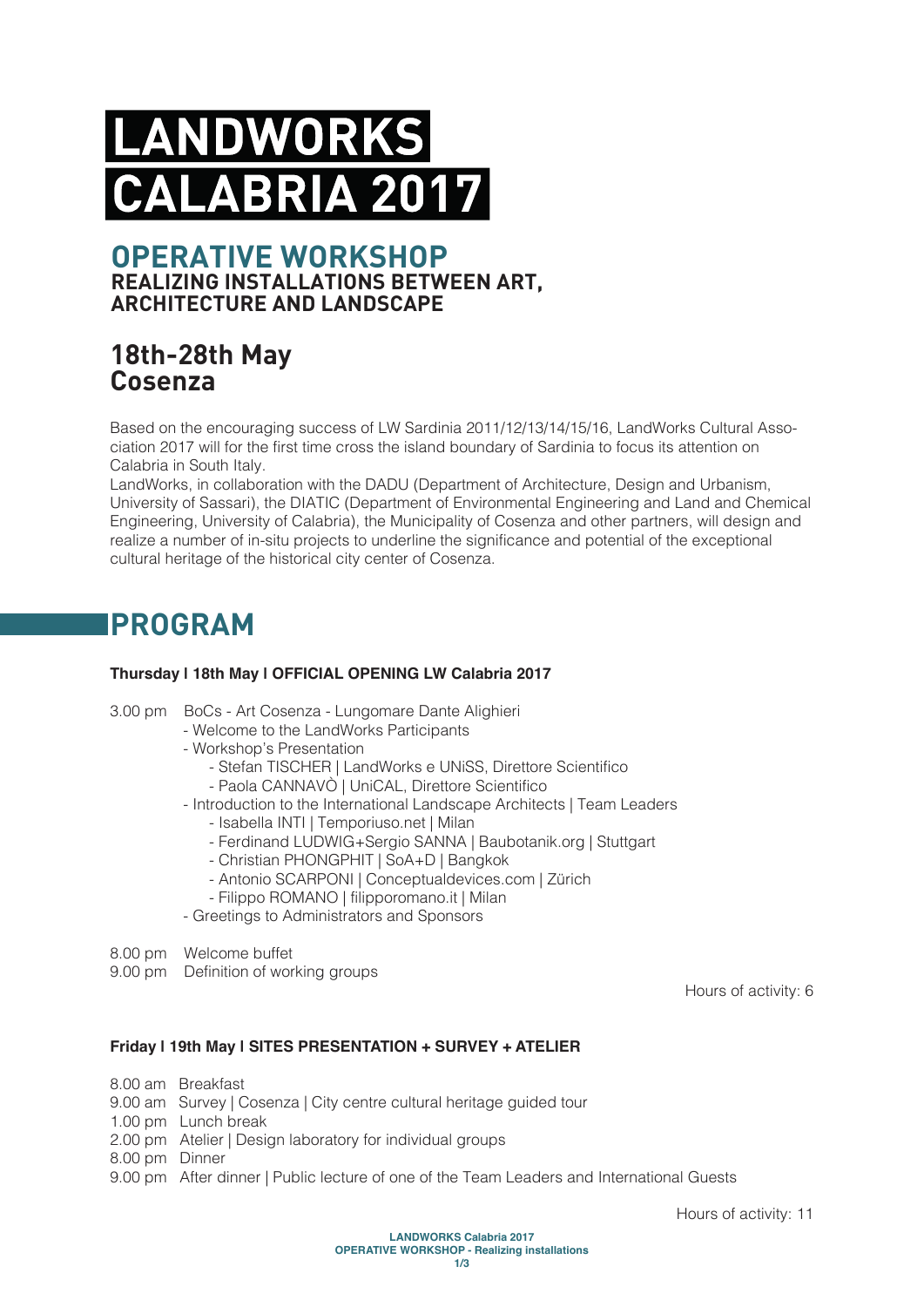### **PROGRAM**

#### **Saturday | 20th May | SITES PRESENTATION + SURVEY + ATELIER**

- 8.00 am Breakfast
- 9.00 am Conference with local experts to know the territory and its history
- 1.00 pm Lunch break
- 2.00 pm Atelier | Design laboratory for individual groups
- 8.00 pm Dinner
- 9.00 pm After dinner | Public lecture of one of the Team Leaders and International Guests

Hours of activity: 11

#### **Sunday | 21st May | DEFINITION OF PROJECT IDEAS + INTERMEDIATE PRESENTATION**

- 8.00 am Breakfast
- 9.00 am Atelier | Design laboratory for individual groups + definition of project ideas
- 1.00 pm Lunch break
- 2.00 pm Preparation of the intermediate presentation of project ideas
- 3.00 pm Intermediate Presentation of the project idea for local communities, administrators and sponsors
- 5.00 pm Photography Workshop Closing and Opening Project Photo by Filippo Romano and his team
- 8.00 pm Dinner
- 9.00 pm After dinner | Public lecture of one of the Team Leaders and International Guests

Hours of activity: 11

#### **Monday | 22nd May | WORKING ON SITE | REALIZING INSTALLATIONS**

- 8.00 am Breakfast
- 9.00 am Working on site realizing installations
- 1.00 pm Lunch break
- 2.00 pm Working on site realizing installations
- 8.00 pm Dinner
- 9.00 pm After dinner | Public lecture of one of the Team Leaders and International Guests

Hours of activity: 11

#### **Tuesday | 23rd May | WORKING ON SITE | REALIZING INSTALLATIONS**

- 8.00 am Breakfast
- 9.00 am Working on site realizing installations
- 1.00 pm Lunch break
- 2.00 pm Working on site realizing installations
- 8.00 pm Dinner
- 9.00 pm After dinner | Public lecture of one of the Team Leaders and International Guests

Hours of activity: 11

#### **Wendsday | 24th May | WORKING ON SITE | REALIZING INSTALLATIONS**

8.00 am Breakfast

- 9.00 am Working on site realizing installations
- 1.00 pm Lunch break
- 2.00 pm Working on site realizing installations
- 8.00 pm Dinner
- 9.00 pm After dinner | Public lecture of one of the Team Leaders and International Guests

Hours of activity: 11